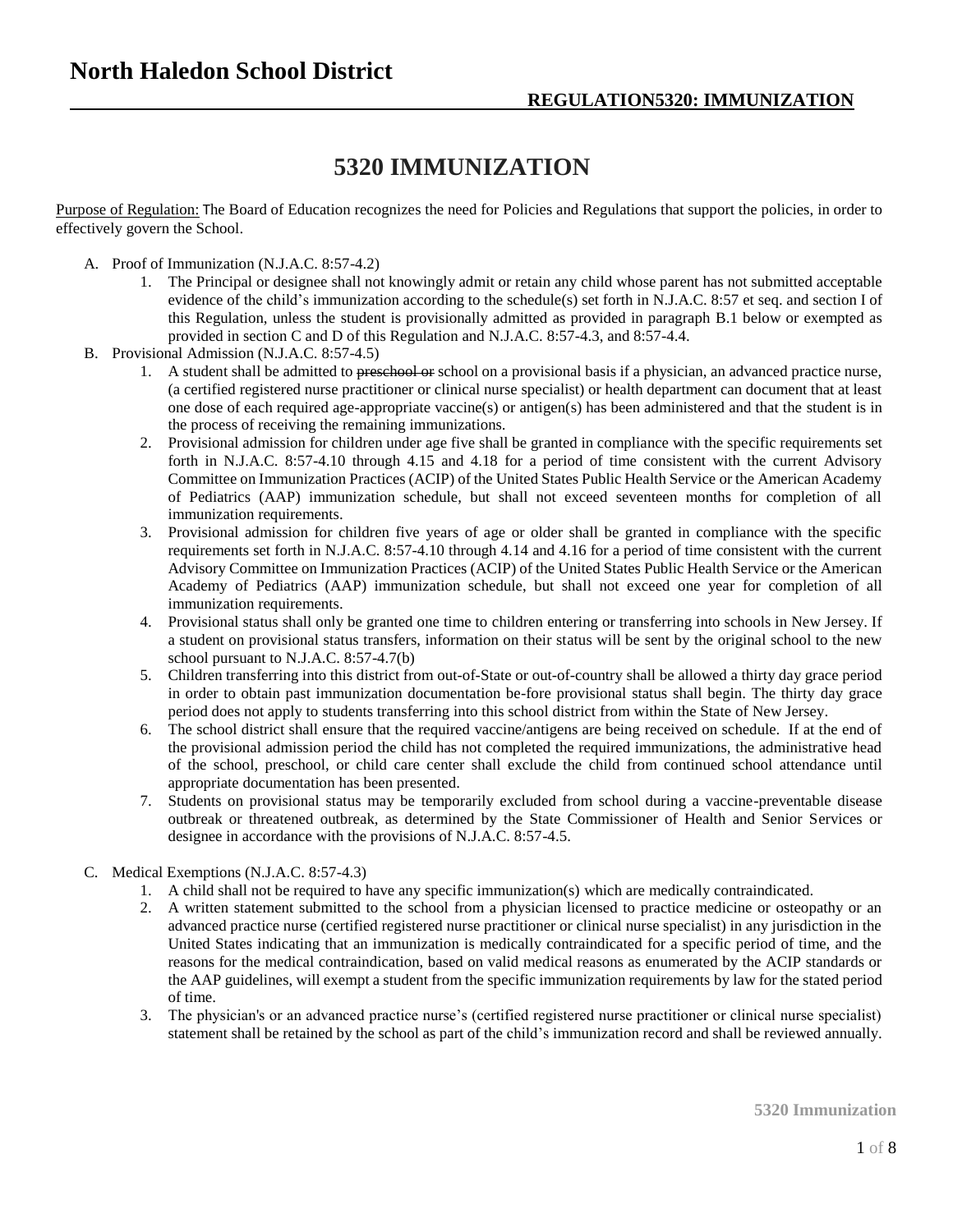When the child's medical condition permits immunization, this exemption shall thereupon terminate, and the child shall be required to obtain the immunization(s) from which he/she has been exempted.

- 4. Those children with medical exemptions to receiving specific immunizations may be excluded from school during a vaccine-preventable disease outbreak or threatened outbreak, as determined by the New Jersey Commissioner, Department of Health and Senior Services or designee.
- 5. As provided by N.J.S.A. 26:4-6, the school district may, on account of the prevalence of any communicable disease, or to prevent the spread of communicable diseases, prohibit the attendance of any school district teacher or student and specify the time during which the teacher or student shall remain away from school.
	- a. The Department of Health and Senior Services shall provide guidance to the school district on the appropriateness of any such prohibition.
	- b. The school district shall comply with the provisions of N.J.A.C. 8:61-2.1 regarding attendance at school by students or adults infected by Human Immunodeficiency Virus (HIV).
- D. Religious Exemptions (N.J.A.C. 8:57-4.4)
	- 1. A child shall be exempted from mandatory immunization if the child's parent submits to the school a written, signed statement requesting an exemption pursuant to the requirements of religious exemptions established at N.J.S.A. 26:1A-9.1, on "the ground that the immunization interferes with the free exercise of the pupil's religious rights."
		- a. The school district is prohibited from exempting a child from mandatory immunization on the sole basis of a moral or philosophical objection to immunization.
	- 2. The written statement signed by the parent(s) will be kept by the school as part of the student's immunization record.
	- 3. The school district may exclude children with religious exemptions from receiving immunization agents from school during a vaccine-preventable disease outbreak or threatened outbreak, as determined by the State Commissioner of Health and Senior Services or designee.
	- 4. As provided by N.J.S.A. 26:4-6, the school district may, on account of the prevalence of any communicable disease, or to prevent the spread of communicable diseases, prohibit the attendance of any school district teacher or student and specify the time during which the teacher or student shall remain away from school.
		- a. The Department of Health and Senior Services shall provide guidance to the school district on the appropriateness of any such prohibition.
		- b. The school district shall comply with the provisions of N.J.A.C. 8:61-2.1 regarding attendance at school by students or adults infected by Human Immunodeficiency Virus (HIV).
- E. Documentation Accepted as Evidence of Immunization (N.J.A.C. 8:57-4.6)
	- 1. The following documents shall be accepted as evidence of a child's immunization history, provided that the type of immunization and the date when each immunization was administered is listed.
		- a. An official school record from any school or preschool indicating compliance with immunization requirements of N.J.A.C. 8:57-4.1 et seq.;
		- b. A record from any public health department indicating compliance with immunization requirements of N.J.A.C. 8:57-4.1 et seq.;
		- c. A certificate signed by a physician licensed to practice medicine or osteopathy or an advanced practice nurse (certified registered nurse practitioner, or clinical nurse specialist) in any jurisdiction in the United States indicating compliance with immunization requirements of N.J.A.C. 8:57-4.1 et seq.; or
		- d. The official record of immunization from the New Jersey Immunization Information System indicating compliance with immunization requirements of N.J.A.C. 8:57-4.1 et seq.
	- 2. All immunization records submitted by a parent in a language other than English shall be accompanied by a translation sufficient to determine compliance with the immunization requirements of N.J.A.C. 8:57-4.1 et seq. and this Regulation.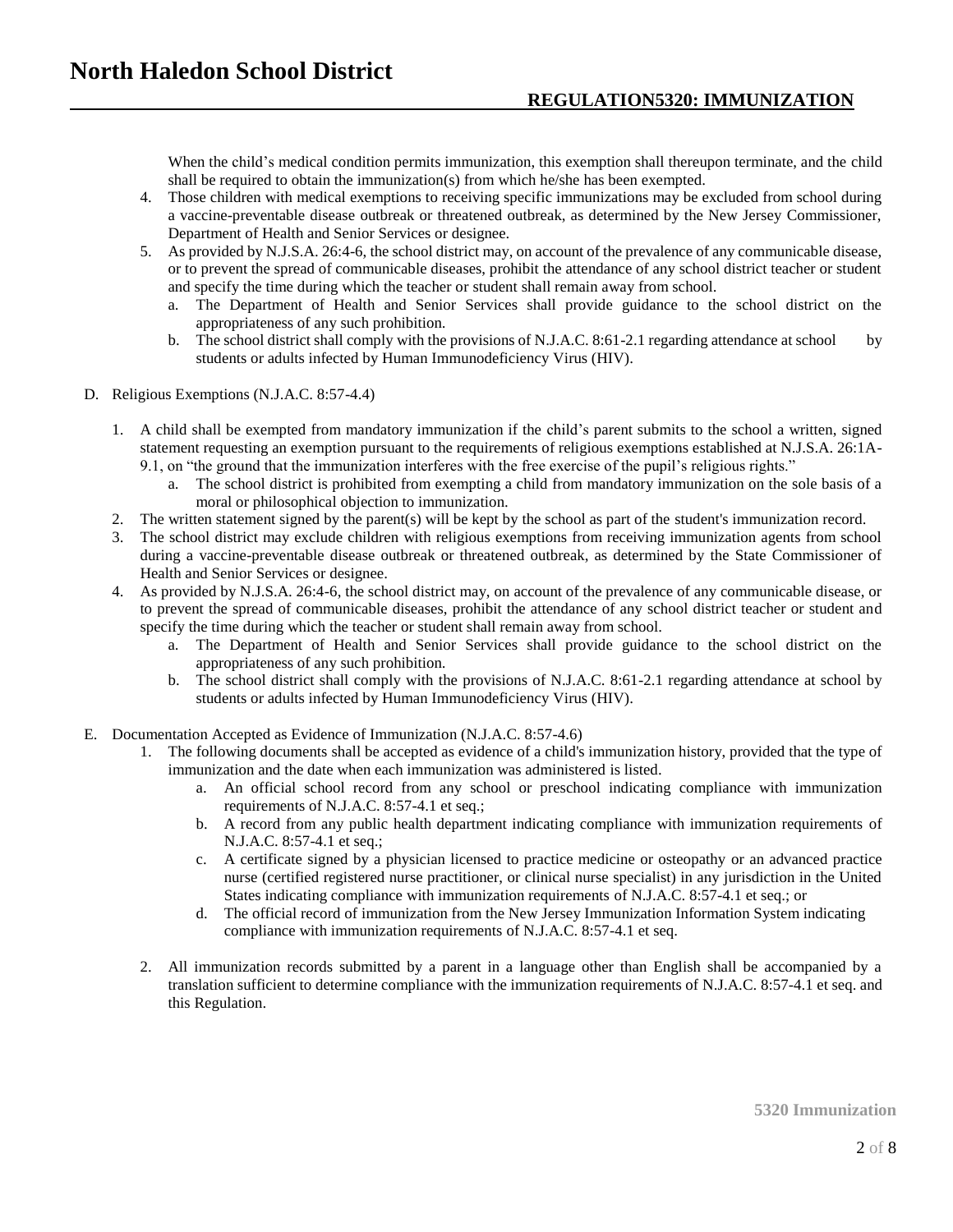- 3. Laboratory evidence of protective immunity, as enumerated by the Advisory Committee on Immunization Practices (ACIP) of the United States Public Health Service, shall be accepted as evidence of immunization if a parent cannot produce a documented history of immunization.
- 4. Parental verbal history or recollection of previous immunization is unacceptable documentation or evidence of immunization. Parental verbal history or recollection or previous immunization is unacceptable documentation or evidence of immunization.
- F. Records Required (N.J.A.C. 8:57-4.7)
	- 1. The school district shall maintain an official State of New Jersey School Immunization Record for every student. This record shall include the date of each individual immunization and shall be separated from the child's educational record and other medical records for the purpose of immunization record audit.
	- 2. If a child withdraws, is promoted, or transfers to another school district, the immunization record, or a certified copy thereof, along with statements pertaining to religious or medical exemptions and laboratory evidence of immunity, shall be sent to the new school district by the original school district or shall be given to the parent upon request, within twenty-four hours of such a request.
	- 3. Parental verbal history or recollection of previous immunization is unacceptable documentation or evidence of immunization.
	- 4. When a child graduates from secondary school, the record, or a certified copy thereof, shall be sent to an institution of higher education or may be given to the parent(s) upon request. The immunization record shall be kept separate and apart from the pupil's other medical records for the purpose of immunization record audit.
	- 5. Each child's official New Jersey Immunization Record, or a certified copy thereof, shall be retained by a secondary school for a minimum of four years after the student has left the school. Each child's official New Jersey Immunization Record, or a copy thereof, shall be retained by an elementary school for a minimum of one year after the child has left the school.
	- 6. Any computer-generated document or list developed by the school district to record immunization information shall be considered a supplement to, not a replacement of, the official New Jersey School Immunization Record.
- G. Reports to be Sent to the Department of Health and Senior Services (N.J.A.C. 8:57-4.8)
	- 1. A report of the immunization status of the students in each school shall be sent each year to the State Department of Health and Senior Services by the Principal or designee through mail or submitted electronically in accordance with N.J.A.C. 8:57-4.8(a).
	- 2. The form for the report will be provided by the New Jersey Department of Health and Senior Services.
	- 3. The report shall be submitted by January 1 of the respective academic year after a review of all appropriate immunization records.
	- 4. A copy of this report shall be sent to the local Board of Health in whose jurisdiction the school is located.
	- 5. If the school does not submit the annual report by January 1 it shall be considered delinquent. A delinquency may be referred to the New Jersey Department of Education or the New Jersey Department of Children and Families, as appropriate based on the length of time delinquent, number of times delinquent, and efforts made toward compliance. The local health department will also be notified of the delinquency.
- H. Records Available for Inspection (N.J.C. 8:57-4.9)
	- 1. The Principal or designee of each school shall maintain records of their children's immunization status. Upon twentyfour hour notice, these records shall be made available for inspection by authorized representatives of the New Jersey Department of Health and Senior Services or the local Board of Health in whose jurisdiction the school is located.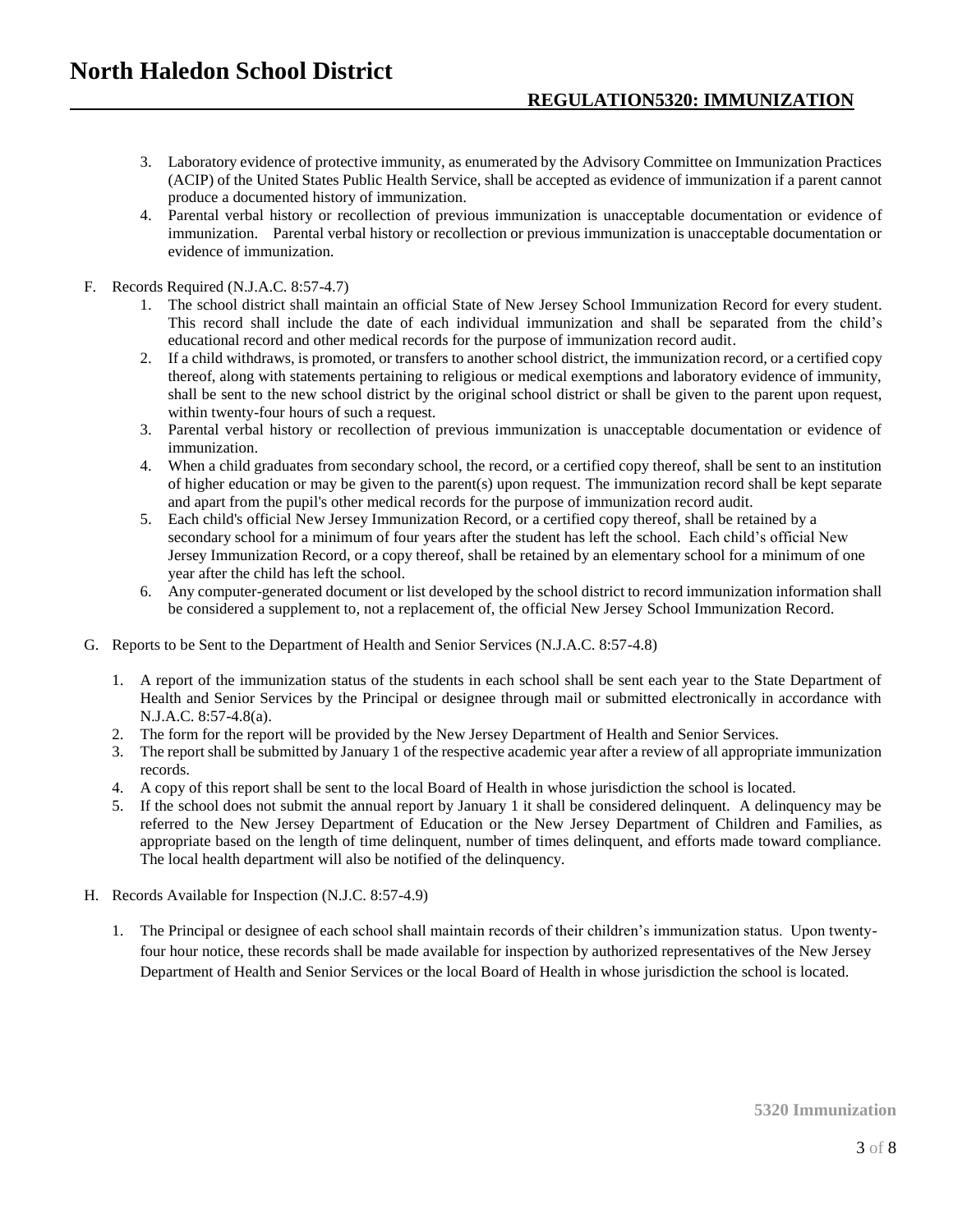## I. Immunization Requirements

1. The immunization requirements for school age children shall be in accordance with the requirements of N.J.A.C. 8:57-4 – Immunization of Pupils in School as outlined below:

| MINIMAL IMMUNIZATION REQUIREMENTS FOR SCHOOL      |                                                                           |                                                                  |
|---------------------------------------------------|---------------------------------------------------------------------------|------------------------------------------------------------------|
| ATTENDANCE IN NEW JERSEY                          |                                                                           |                                                                  |
| N.J.A.C. 8:57-4: Immunization of Pupils in School |                                                                           |                                                                  |
| DISEASE(S)                                        | <b>REQUIREMENTS</b>                                                       | <b>COMMENTS</b>                                                  |
| <b>DTaP</b>                                       | (AGE 1-6 YEARS):                                                          | Any child entering                                               |
| N.J.A.C. 8:57-4.10                                | 4 doses, with one dose<br>given on or after the<br>4th birthday, OR any 5 | pre-school,<br>pre-<br>Kindergarten,<br>or<br>Kindergarten needs |
|                                                   | doses.                                                                    | a minimum of four                                                |
|                                                   | (AGE 7-9 YEARS):                                                          | doses. Students                                                  |
|                                                   | 3 doses of Td or any                                                      | after the<br>seventh                                             |
|                                                   | previously                                                                | birthday<br>should                                               |
|                                                   | administered                                                              | receive adult type                                               |
|                                                   | combination of DTP.                                                       | DTP/Hib<br>Td.                                                   |
|                                                   | DTaP, and DT to equal                                                     | vaccine and DTaP                                                 |
|                                                   | 3 doses.                                                                  | <b>DTP</b><br>also<br>valid                                      |
|                                                   |                                                                           | doses. Children 7                                                |
|                                                   |                                                                           | years of age and                                                 |
|                                                   |                                                                           | older, who have not                                              |
|                                                   |                                                                           | previously<br>been                                               |
|                                                   |                                                                           | vaccinated with the                                              |
|                                                   |                                                                           | primary<br><b>DTaP</b><br>series,<br>should                      |
|                                                   |                                                                           | receive 3 doses of                                               |
|                                                   |                                                                           | Tetanus, diphtheria                                              |
|                                                   |                                                                           | (Td)                                                             |
|                                                   |                                                                           | Laboratory                                                       |
|                                                   |                                                                           | evidence<br>οf                                                   |
|                                                   |                                                                           | immunity is<br>also                                              |
|                                                   |                                                                           | acceptable.                                                      |
| Tdap                                              | <b>GRADE</b><br>6 (or                                                     | A child does not                                                 |
|                                                   | comparable age level                                                      | need a Tdap dose                                                 |
| N.J.A.C. 8:57-4.10                                | special<br>education                                                      | until FIVE years                                                 |
|                                                   | with<br>program<br>an                                                     | after<br>the<br>last                                             |
|                                                   | unassigned grade): 1                                                      | DTP/DTaP or Td                                                   |
|                                                   | dose                                                                      | dose.                                                            |
| <b>POLIO</b>                                      | (AGE 1-6 YEARS):                                                          | Either<br>Inactivated                                            |
|                                                   | 3 doses, with one dose                                                    | Polio<br>Vaccine                                                 |
| N.J.A.C. 8:57-4.11                                | given on or after the                                                     | (IPV) or Oral Polio                                              |
|                                                   | 4th birthday, OR any 4                                                    | Vaccine<br>(OPV)                                                 |
|                                                   | doses.                                                                    | separately<br><sub>or</sub><br>in<br>combination                 |
|                                                   | (AGE 7 or OLDER):<br>Any 3 doses.                                         | is                                                               |
|                                                   |                                                                           | acceptable.                                                      |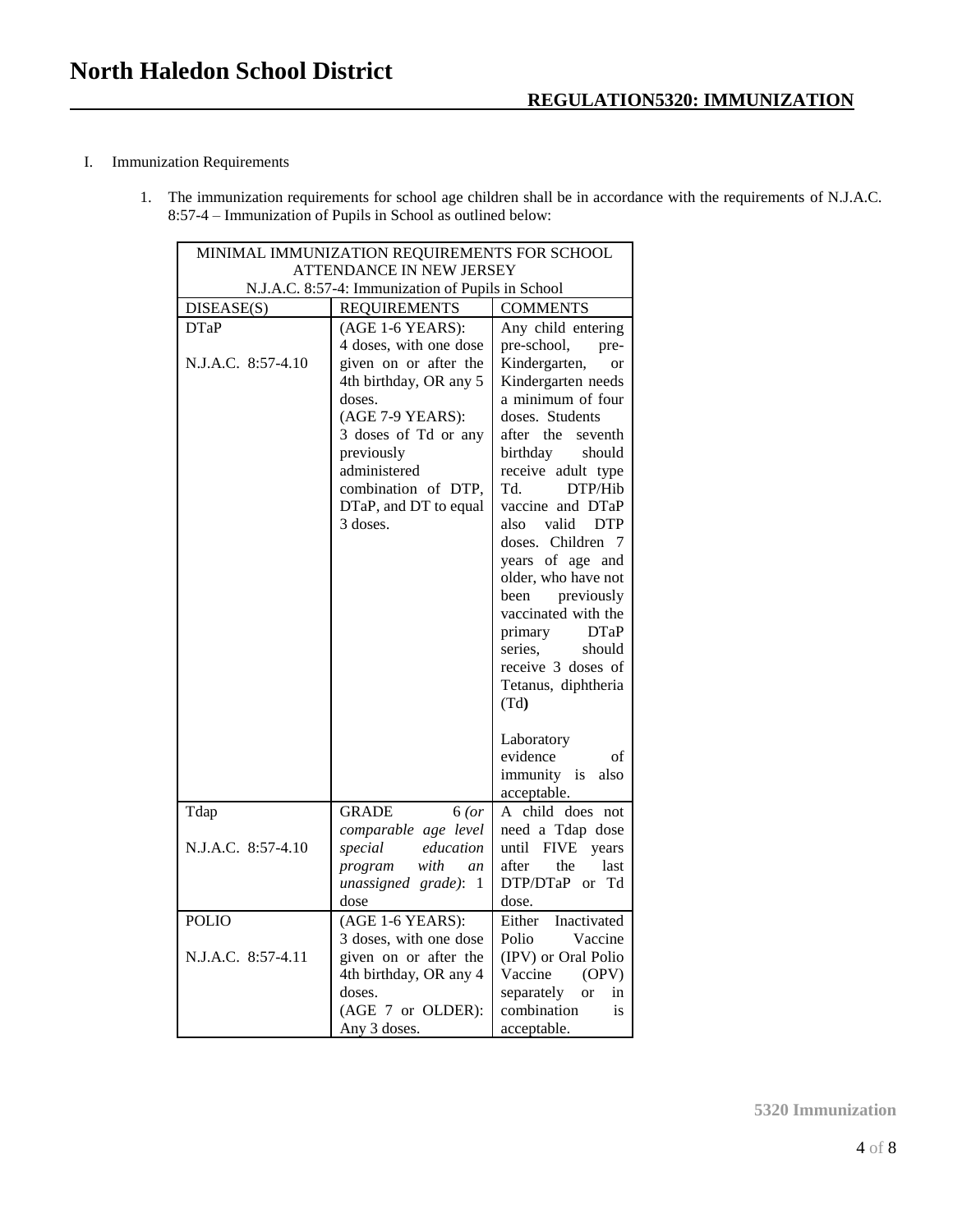| <b>MEASLES</b>                           | If born on or after 1-1-<br>90, 2 doses of a live                                                               | Polio vaccine is not<br>required of pupils<br>18 years of age or<br>older.<br>Laboratory<br>evidence<br>of<br>immunity is<br>also<br>acceptable.<br>Any child over 15<br>months<br>οf<br>age                                                                              |
|------------------------------------------|-----------------------------------------------------------------------------------------------------------------|---------------------------------------------------------------------------------------------------------------------------------------------------------------------------------------------------------------------------------------------------------------------------|
| N.J.A.C. 8:57-4.12                       | Measles-containing<br>vaccine.                                                                                  | entering child care,<br>pre-school, or pre-<br>Kindergarten needs<br>a minimum of 1<br>dose of measles<br>vaccine.<br>Any child entering<br>Kindergarten needs<br>2 doses.<br><b>Intervals</b><br>between<br>first and<br>second<br>measles/MMR/MR                        |
|                                          |                                                                                                                 | doses cannot be less<br>than 1 month.                                                                                                                                                                                                                                     |
| <b>RUBELLA</b><br>and<br><b>MUMPS</b>    | 1 dose of live Mumps-<br>containing vaccine on<br>or after 1 <sup>st</sup> birthday.<br>1 dose of live Rubella- | Any child over 15<br>months<br>of<br>age<br>entering child care,<br>pre-school, or pre-                                                                                                                                                                                   |
| N.J.A.C. 8:57-4.13<br>N.J.A.C. 8:57-4.14 | containing vaccine on<br>or after 1 <sup>st</sup> birthday.                                                     | Kindergarten needs<br>1 dose of rubella<br>and<br>mumps<br>vaccine.<br>Laboratory<br>evidence<br>of<br>immunity is<br>also<br>acceptable.                                                                                                                                 |
| <b>VARICELLA</b>                         | 1 dose on or after the<br>first birthday.                                                                       | children<br>All<br>19<br>months of age and                                                                                                                                                                                                                                |
| N.J.A.C. 8:57-4.17                       |                                                                                                                 | older enrolled into a<br>child<br>care/pre-<br>school center after<br>9-1-04 or children<br>born on or after 1-1-<br>98 entering a school<br>for the first time in<br>Kindergarten,<br>Grade<br>1.<br>or<br>comparable<br>age<br>entry level special<br>education program |

**5320 Immunization**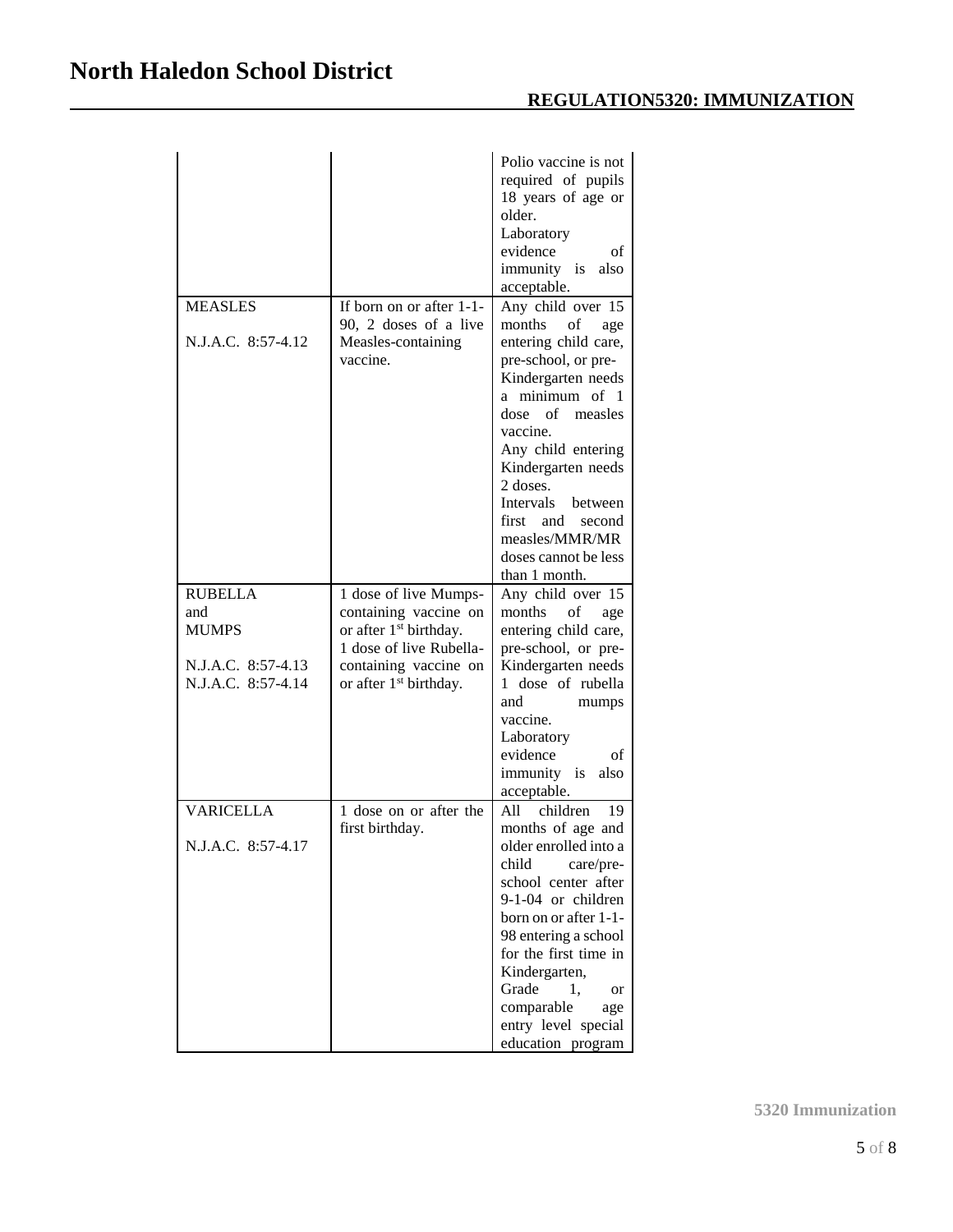| <b>HAEMOPHILUS</b><br><b>INFLUENZAE B</b><br>(Hib)<br>N.J.A.C. 8:57-4.15 | (AGE 2-11<br>$MONTHS)^{(1)}$ :<br>2 doses<br>(AGE)<br>12-59<br>$MONTHS)^{(2)}$ :<br>1 dose | with an unassigned<br>grade, need 1 dose<br>of<br>varicella<br>vaccine.<br>Laboratory<br>evidence<br>οf<br>immunity,<br>physician's<br>statement<br>or<br>a<br>parental statement<br>of<br>previous<br>varicella disease is<br>also acceptable.<br>Mandated only for<br>children enrolled in<br>child<br>care,<br>pre-<br>school, or<br>pre-<br>Kindergarten.<br>$(1)$ Minimum of<br>doses<br>of Hib<br>2<br>vaccine is needed if<br>between the ages of<br>$2-11$ months.<br>$(2)$ Minimum of<br>1 dose of Hib<br>vaccine is needed<br>after the<br>first<br>birthday.<br>DTP/Hib and<br>Hib/Hep B<br>also<br>valid Hib doses. |
|--------------------------------------------------------------------------|--------------------------------------------------------------------------------------------|---------------------------------------------------------------------------------------------------------------------------------------------------------------------------------------------------------------------------------------------------------------------------------------------------------------------------------------------------------------------------------------------------------------------------------------------------------------------------------------------------------------------------------------------------------------------------------------------------------------------------------|
| <b>HEPATITIS B</b>                                                       | (K-GRADE 12):                                                                              | $(1)$ If<br>child<br>a -<br>$\overline{\phantom{a}}$ is                                                                                                                                                                                                                                                                                                                                                                                                                                                                                                                                                                         |
|                                                                          | 3 doses or                                                                                 | $11 - 15$<br>between                                                                                                                                                                                                                                                                                                                                                                                                                                                                                                                                                                                                            |
| N.J.A.C. 8:57-4.16                                                       | 2 doses $(1)$                                                                              | years of age and has<br>not received 3 prior<br>doses of Hepatitis B<br>then the child is<br>eligible to receive<br>2-dose Hepatitis B<br>Adolescent<br>formulation.<br>Laboratory<br>evidence<br>οf<br>immunity is<br>also<br>acceptable.                                                                                                                                                                                                                                                                                                                                                                                      |
| PNEUMO-                                                                  | (AGE)<br>$2 - 11$                                                                          | Children<br>enrolled                                                                                                                                                                                                                                                                                                                                                                                                                                                                                                                                                                                                            |
| <b>COCCAL</b>                                                            | $MONTHS)^{(1)}$ :                                                                          | in child care or pre-                                                                                                                                                                                                                                                                                                                                                                                                                                                                                                                                                                                                           |
| N.J.A.C. 8:57-4.18                                                       | 2 doses<br>(AGE)<br>12-59<br>MONTHS <sup>(2)</sup> :                                       | school on or after<br>$9-1-08$ .<br>$(1)$ Minimum of                                                                                                                                                                                                                                                                                                                                                                                                                                                                                                                                                                            |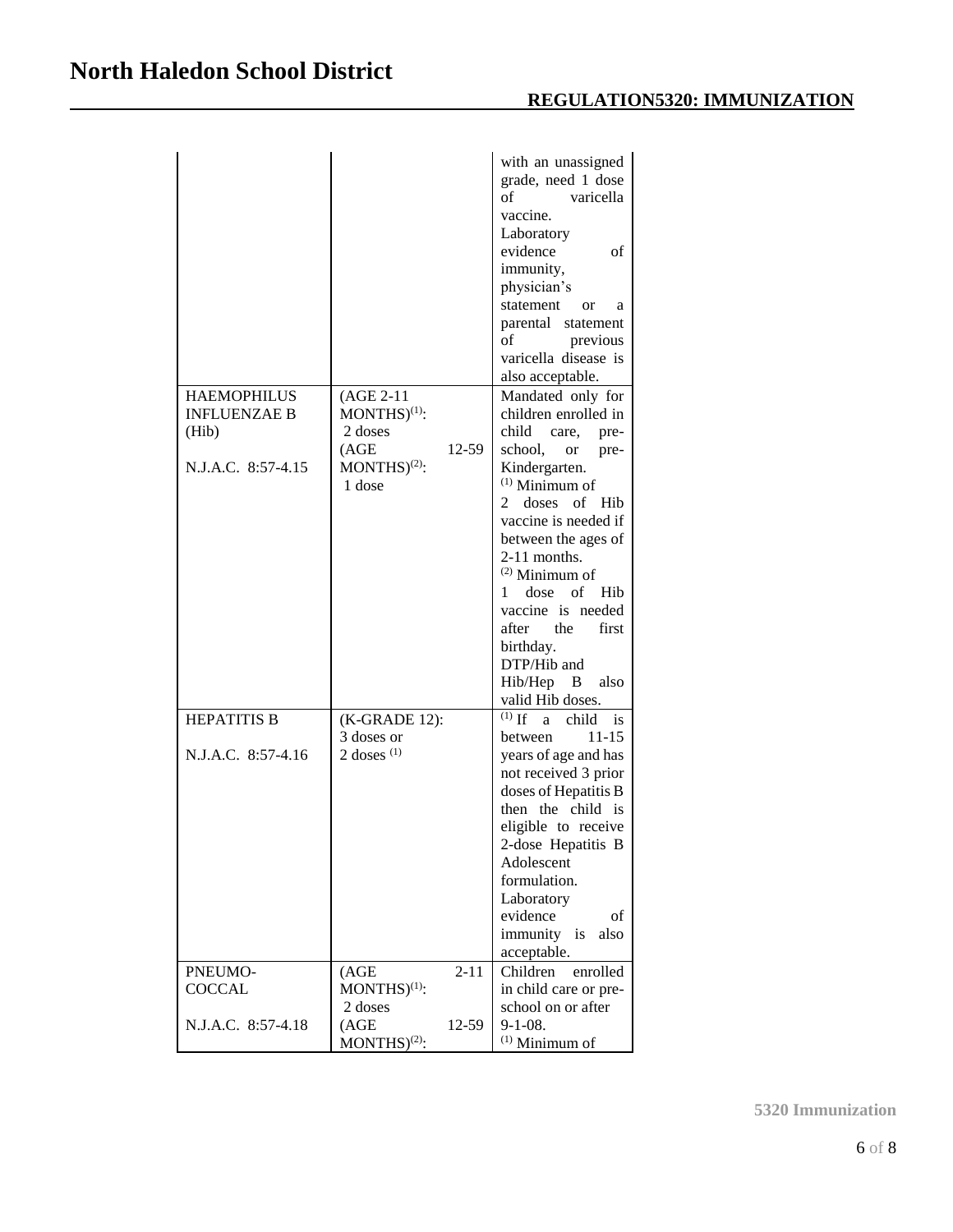|                    | 1 dose                        | 2<br>doses<br>οf<br>Pneumococcal<br>vaccine is needed if<br>between the ages of<br>2-11 months.<br>$(2)$ Minimum of 1<br>of<br>dose<br>Pneumococcal<br>vaccine is needed<br>on or after the first<br>birthday. |
|--------------------|-------------------------------|----------------------------------------------------------------------------------------------------------------------------------------------------------------------------------------------------------------|
| <b>MENINGO-</b>    | <b>GRADE</b><br>(Entering)    | $(1)$ For<br>pupils                                                                                                                                                                                            |
| <b>COCCAL</b>      | 6 (or comparable age          | entering Grade 6 on                                                                                                                                                                                            |
|                    | Ed<br>level<br>Special        | or after 9-1-08 and                                                                                                                                                                                            |
| N.J.A.C. 8:57-4.20 | with<br>program<br>an         | born on or after 1-1-                                                                                                                                                                                          |
|                    | unassigned grade):            | 97.                                                                                                                                                                                                            |
|                    | 1 dose $(1)$                  | <sup>(2)</sup> Previously                                                                                                                                                                                      |
|                    | (Entering a four-year         | unvaccinated pupils                                                                                                                                                                                            |
|                    | college or university,        | entering a four-year                                                                                                                                                                                           |
|                    | previously                    | college<br><sub>or</sub>                                                                                                                                                                                       |
|                    | unvaccinated<br>and           | university after 9-1-                                                                                                                                                                                          |
|                    | residing in a campus          | 04 and who reside                                                                                                                                                                                              |
|                    | dormitory): $1$ dose $(2)$    | in<br>campus<br>a                                                                                                                                                                                              |
|                    |                               | dormitory, need<br>dose<br>1<br>of                                                                                                                                                                             |
|                    |                               | meningococcal                                                                                                                                                                                                  |
|                    |                               | vaccine.                                                                                                                                                                                                       |
|                    |                               | Documentation<br>of                                                                                                                                                                                            |
|                    |                               | one prior dose is                                                                                                                                                                                              |
|                    |                               | acceptable.                                                                                                                                                                                                    |
| <b>INFLUENZA</b>   | (AGES<br>$6 - 59$             | children<br>For                                                                                                                                                                                                |
|                    | <b>MONTHS</b> ):<br>dose<br>1 | enrolled<br>child<br>in                                                                                                                                                                                        |
| N.J.A.C. 8:57-4.19 | <b>ANNUALLY</b>               | care, pre-school or                                                                                                                                                                                            |
|                    |                               | pre-Kindergarten                                                                                                                                                                                               |
|                    |                               | on or after 9-1-08.                                                                                                                                                                                            |
|                    |                               | 1 dose to be given                                                                                                                                                                                             |
|                    |                               | between September                                                                                                                                                                                              |
|                    |                               | 1 and December 31                                                                                                                                                                                              |
|                    |                               | of each year.                                                                                                                                                                                                  |

| AGE APPROPRIATE VACCINATIONS                  |                                             |
|-----------------------------------------------|---------------------------------------------|
| (FOR LICENSED CHILD CARE CENTERS/PRE-SCHOOLS) |                                             |
| <b>CHILD'S AGE</b>                            | NUMBER OF DOSES CHILD SHOULD                |
|                                               | HAVE (BY AGE):                              |
| 2-3 Months                                    | 1 dose DTaP, 1 dose Polio,                  |
|                                               | 1 dose Hib, 1 dose PCV7                     |
| 4-5 Months                                    | 2 doses DTaP, 2 doses Polio, 2 doses Hib, 2 |
|                                               | doses PCV7                                  |
| 6-7 Months                                    | 3 doses DTaP, 2 doses Polio, 2-3 doses Hib, |
|                                               | 2-3 doses PCV7, 1 dose Influenza            |

**5320 Immunization**